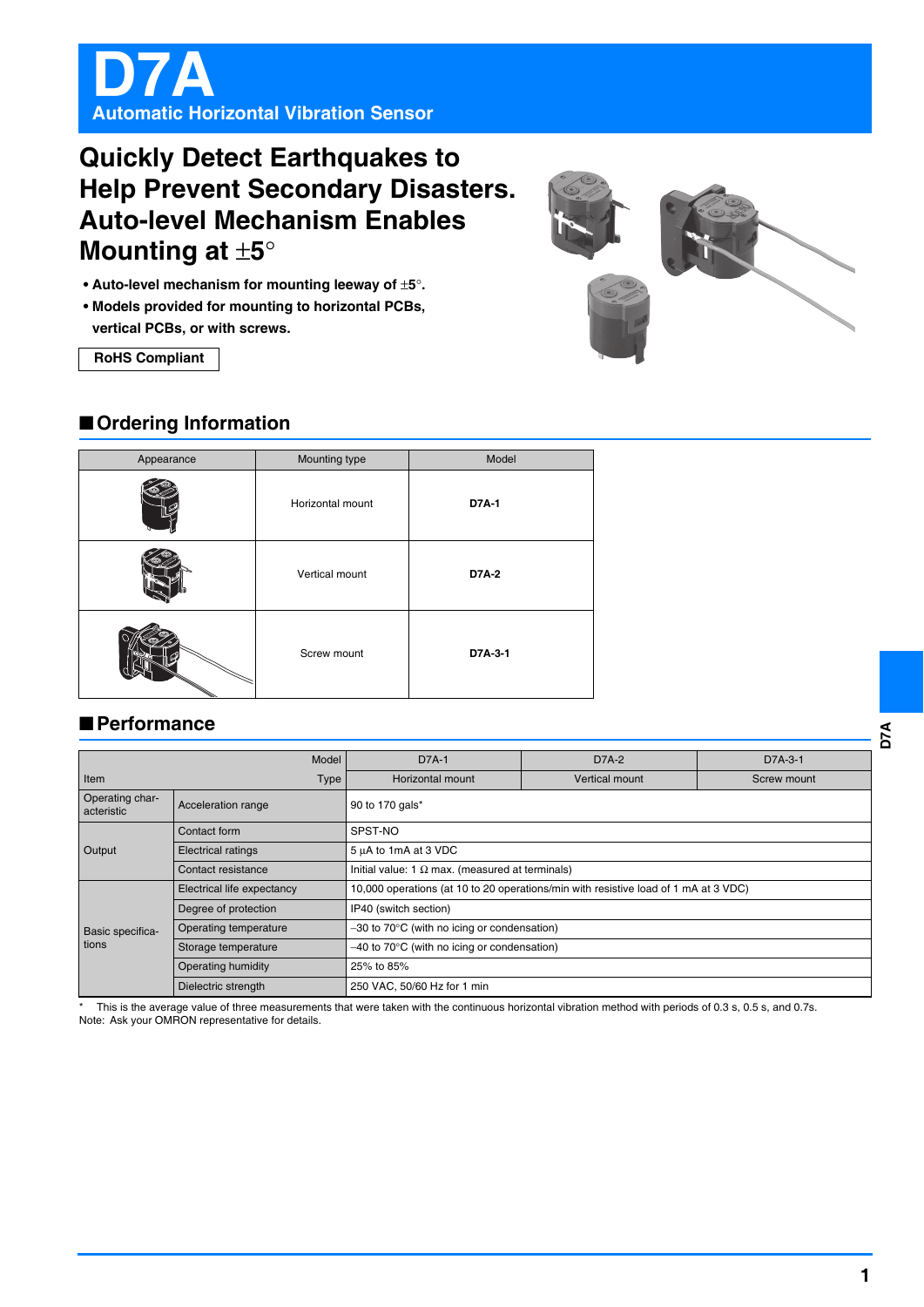### ■**Dimensions** (Unit: mm)



# ■**Safety Precautions**

• These Vibration Sensors are precision devices. Handle them with care. Never use a Vibration Sensor that has been dropped. Also, if a Vibration Sensor has been subjected to excessive shock, do not handle it as a normal Vibration Sensor and inspect it again or take other measures to confirm proper operation.

**D7A**